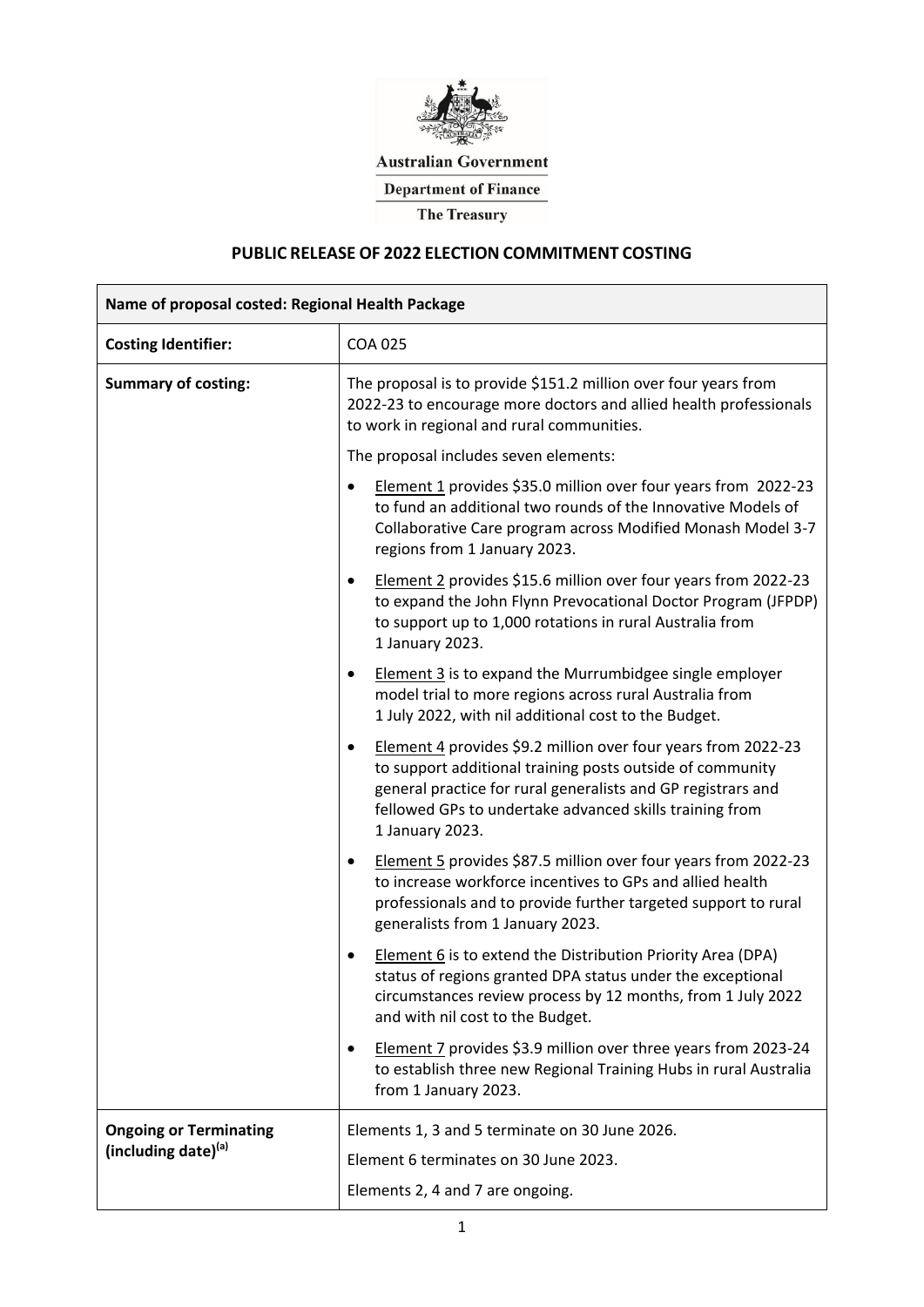| Person making the request:                                   | Prime Minister.             |
|--------------------------------------------------------------|-----------------------------|
| Date costing request received:                               | 12 May 2022.                |
| Date of public release of policy:                            | 3 May 2022 and 11 May 2022. |
| Date costing completed:                                      | 18 May 2022.                |
| <b>Additional information</b><br>requested (including date): | Not applicable.             |
| <b>Additional information</b><br>received (including date):  | Not applicable.             |

(a) Ongoing policies continue indefinitely (until a decision is made to cease or alter the program). Terminating measures end on a date set out in the initial policy and a further decision is required to continue the program beyond this date.

#### **Financial implications (outturn prices)(b)**

| Impact on                     |       | 3-24 | 24-25 |  |
|-------------------------------|-------|------|-------|--|
| Inderlying Cash Balance (UCB) | -19.7 |      |       |  |
|                               |       |      |       |  |
| iscal Balance                 |       |      |       |  |
|                               |       |      |       |  |

(b) A positive number for the fiscal balance indicates an increase in revenue or a decrease in expenses or net capital investment in accrual terms. A positive number for the UCB indicates an increase in revenue or a decrease in expenses or net capital investment in cash terms.

#### **Where relevant, state that the proposal has been costed as a defined or specified amount.**

Elements 1 and 5 were costed as specified amounts.

### **Where relevant, include separate identification of revenue and expense components.**

Not applicable.

### **Where appropriate, include a range for the costing or sensitivity analysis.**

Not applicable.

### **Qualifications to the costing (including reasons for the costing not being comprehensive).**

For Element 3 (expansion of the Murrumbidgee single employer model trial to more regions across rural Australia), the costings assume that the Department of Health would develop and deliver this policy within the funding envelope for this package.

#### **Where relevant, explain effects of departmental expenses.**

As specified in the costing request, the Department of Health would absorb the associated departmental costs.

**Where relevant, explain the reason for any significant differences between the assumptions specified in a party costing request and those used in a Treasury or Finance costing.**

Not applicable.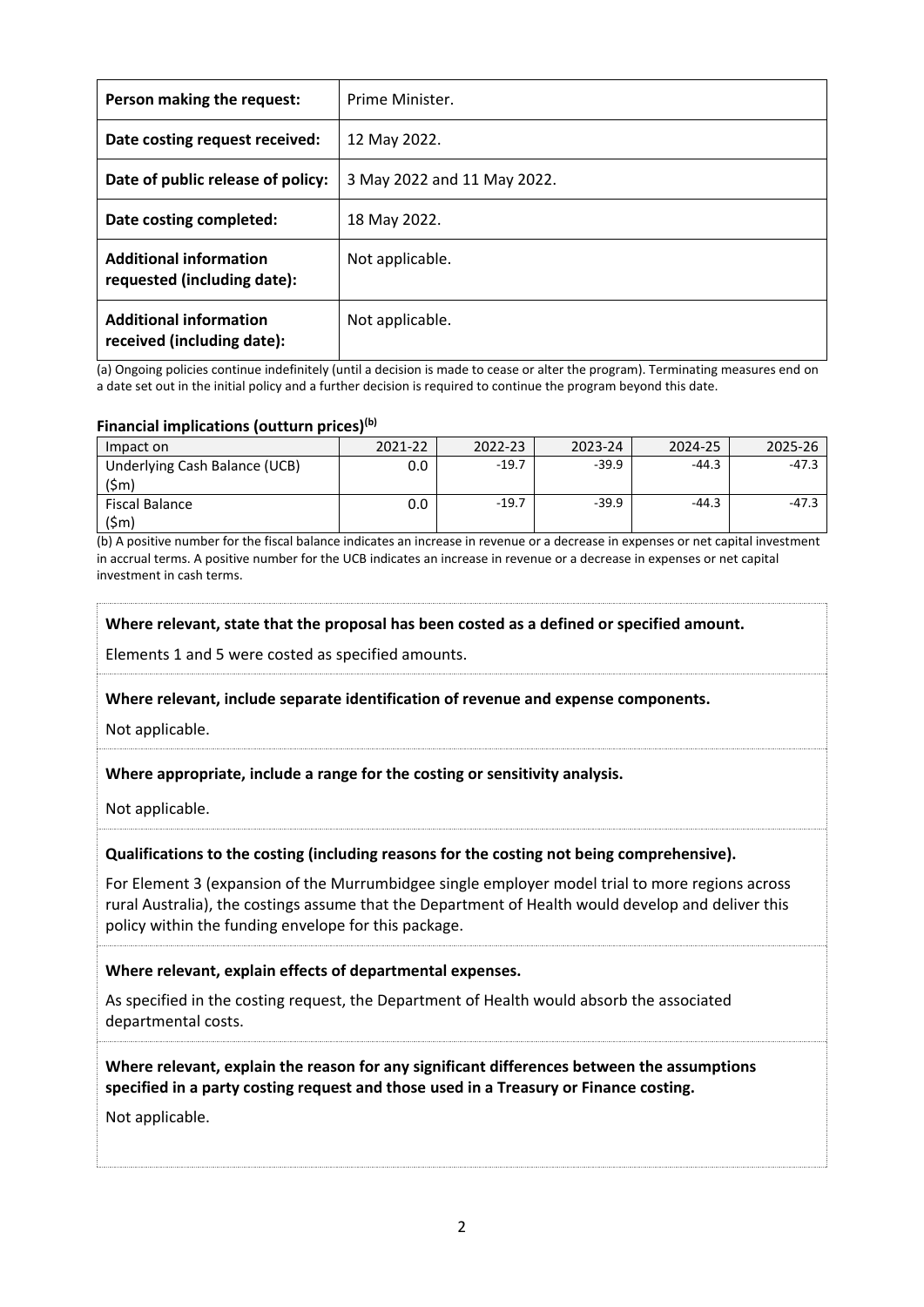# **Other comments** *(including reasons for significant differences between the estimated impact on the fiscal and underlying cash balances).*

## **Where relevant, include an explanation of the medium-term implications of the proposal.(c)**

Elements 2, 4 and 7 of the costing are ongoing and will have a negative impact of approximately \$12.9 million per annum on the underlying cash balance over the medium term.

(c) Information on the medium term implications will be provided if the cost of the policy is expected to be significantly different beyond the forward estimates period. The medium term is considered to be the 7 years after the current forward estimates.

### **Background information**

### **Costing methodology used:**

Indexation using 2022-23 Budget parameters has been applied to relevant elements of the costings.

### Element 1

 The costing assumes a specified amount is provided through the Primary Care Rural Innovative Multidisciplinary Models (PRIMM) program.

### Element 2

The costing assumes:

The profile of additional rotations on a financial year basis is as follows:

| ำกาา | $\prime$ . | -            | $\sim$ $\sim$ |
|------|------------|--------------|---------------|
| טיד  | ົາຕ<br>ᆠᄼ  | $\mathbf{v}$ | 200           |

 Costs per rotation are based on a unitised full time equivalent (FTE) cost under the Rural Junior Doctor Training Innovation Fund.

### Element 3

 The costing assumes that the cost of the proposal will be met from within the funding envelope of the package.

### Element 4

The costing assumes:

- Up to 60 additional rural generalists training posts would be funded over the forward estimates.
- The cost of each training post is based on the current costs of the Specialist Training Program's Integrated Rural Training Pipeline (IRTP) specialty training posts.

### Element 5

The costing assumes:

- A specified amount is provided through an adapted Workforce Incentive Program (WIP).
- The funding split between the WIP Doctor Stream and the WIP Practice Stream is undefined.
- All operational costs (including grants administration costs) will be met from within the specified amount.

### Element 6

• The costing assumes that the number of practices that will be able to recruit overseas trained doctors and bonded medical practitioners will increase, but not increase the total number of doctors practicing in Australia.